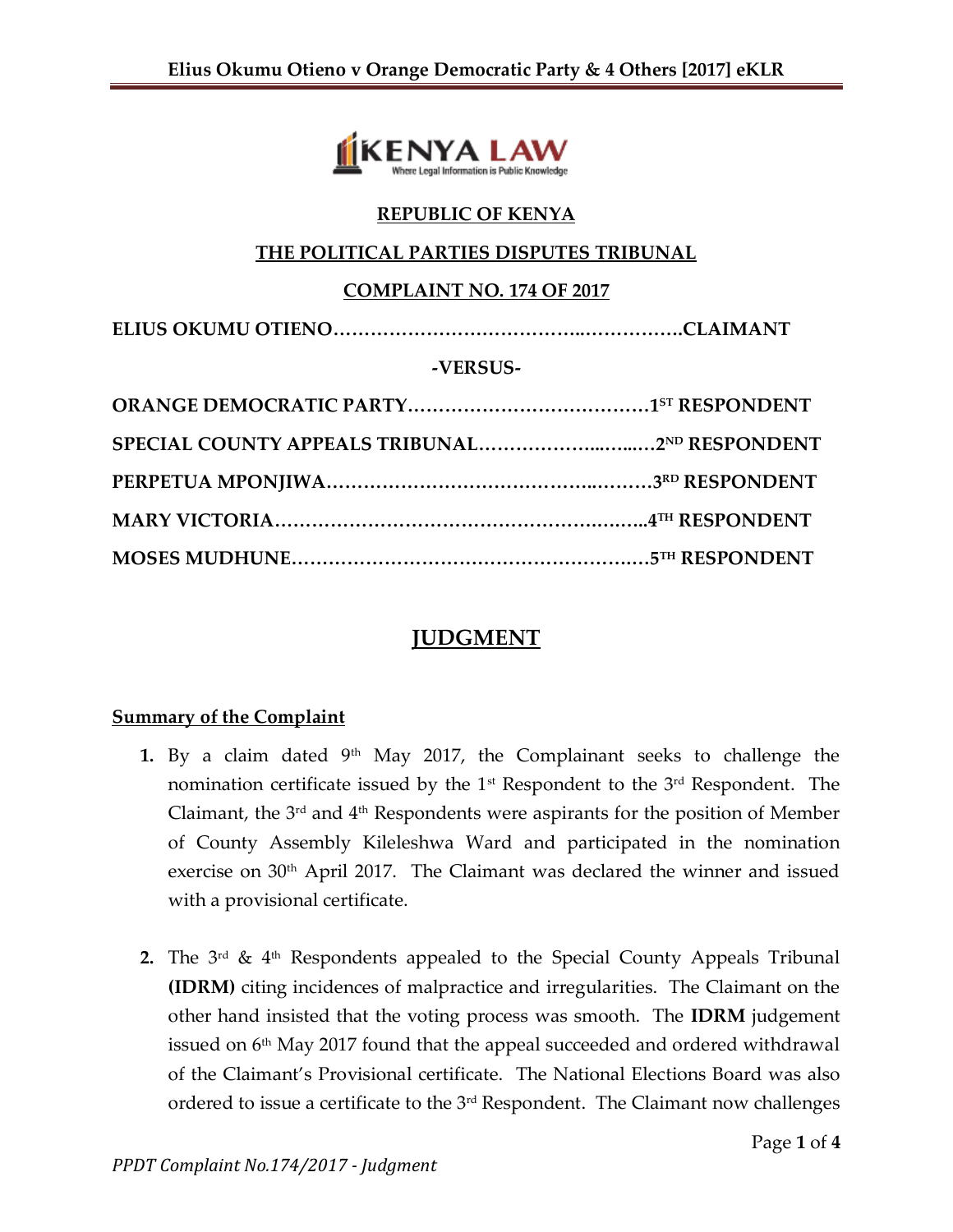the decision of the **IDRM** on among other grounds, that there was no justification of the IDRM process directing issuance of a certificate to a person who had not emerged the clear winner in the nomination process.

**3.** The Claimant further faults the process within the Special County Appeals Tribunal for being in contravention of the Constitution of Kenya, the Fair Administrative Actions Act, the **ODM** Constitution & Election & Nomination Rules by not allowing him opportunity to be heard.

## **The Response**

**4.** The 3<sup>rd</sup> Respondent has filed a Replying Affidavit dated 10<sup>th</sup> May 2017. She reiterates the claim of irregularities during the nomination exercise including the impartiality of the polling officials. There is an Affidavit by Moses Mudhuna who states that he is a Presiding Officer and when he reported to the station of work on the polling day he was surprised to learn that he had been replaced. This allegation of irregularities is repeated by Alex Abiero who was also a polling clerk in his affidavit.

### **Issue**

**5.** We heard from counsel for the Claimant and from the 2<sup>nd</sup> and 3<sup>rd</sup> Respondents. In our view the main issue for determination is whether the Claimant was validly nominated as the candidate for Member of the County Assembly for Kileleshwa Ward. The Claimant also raised a further issue as to whether the judgement and consequential orders of the special County Appeals Tribunal dated  $6<sup>th</sup>$  May 2017 should be set aside.

## **Analysis**

**6.** The record and in particular the **IDRM** judgement indicates that there were incidences of malpractice as pointed out by the appellant. However, the **IDRM** found that the nomination exercise though tempered with some irregularities was able to determine a winner. We also took note that the parties were represented at the **IDRM** process. We have considered the Claimant's skeleton submissions and those of the  $3<sup>rd</sup>$  Respondent. The  $1<sup>st</sup>$  Respondent did not take a position and indicated that it will be bound by our outcome. The **IDRM** process having been undertaken as permitted by the 1<sup>st</sup> Respondents Constitution we do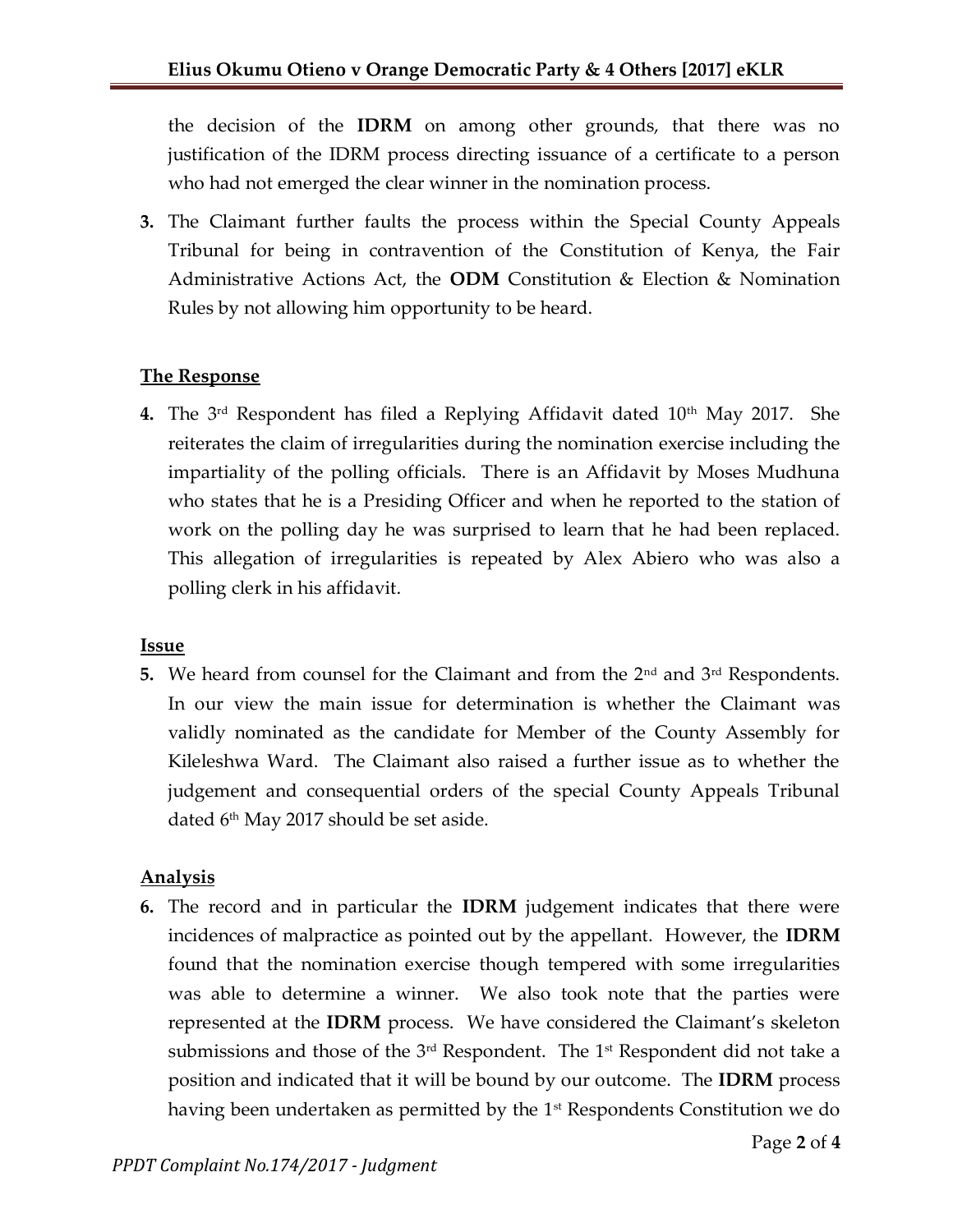not see any need to interfere with the conclusion and decision of the **IDRM** judgement.

### **Orders/Reliefs**

- **7.** In the circumstances, we find and order that:
	- **a) The purported cancellation of the nomination certificate issue to the Complainant pursuant to the nomination for candidate for Member of County Assembly for Kileleshwa Ward conducted on 30th April 2017 by the 1st Respondent's special County Appeals Board is null & void.**
	- **b) The issuance of the nomination certificate to the Complainant pursuant to the nomination exercise for the position of MCA Kileleshwa Ward is proper.**
	- **c) The claim dated 9th May 2017 is upheld and the 1st Respondent is hereby ordered to forthwith issue a certificate to the Complainant for nominations as candidate for Member of the County Assembly for Kileleshwa Ward is upheld.**
	- **d) That notification be sent to the Independent Elections and Boundaries Commission.**
	- **e) No order as to costs.**

### **DATED and DELIVERED AT NAIROBI this 11TH DAY of MAY 2017**